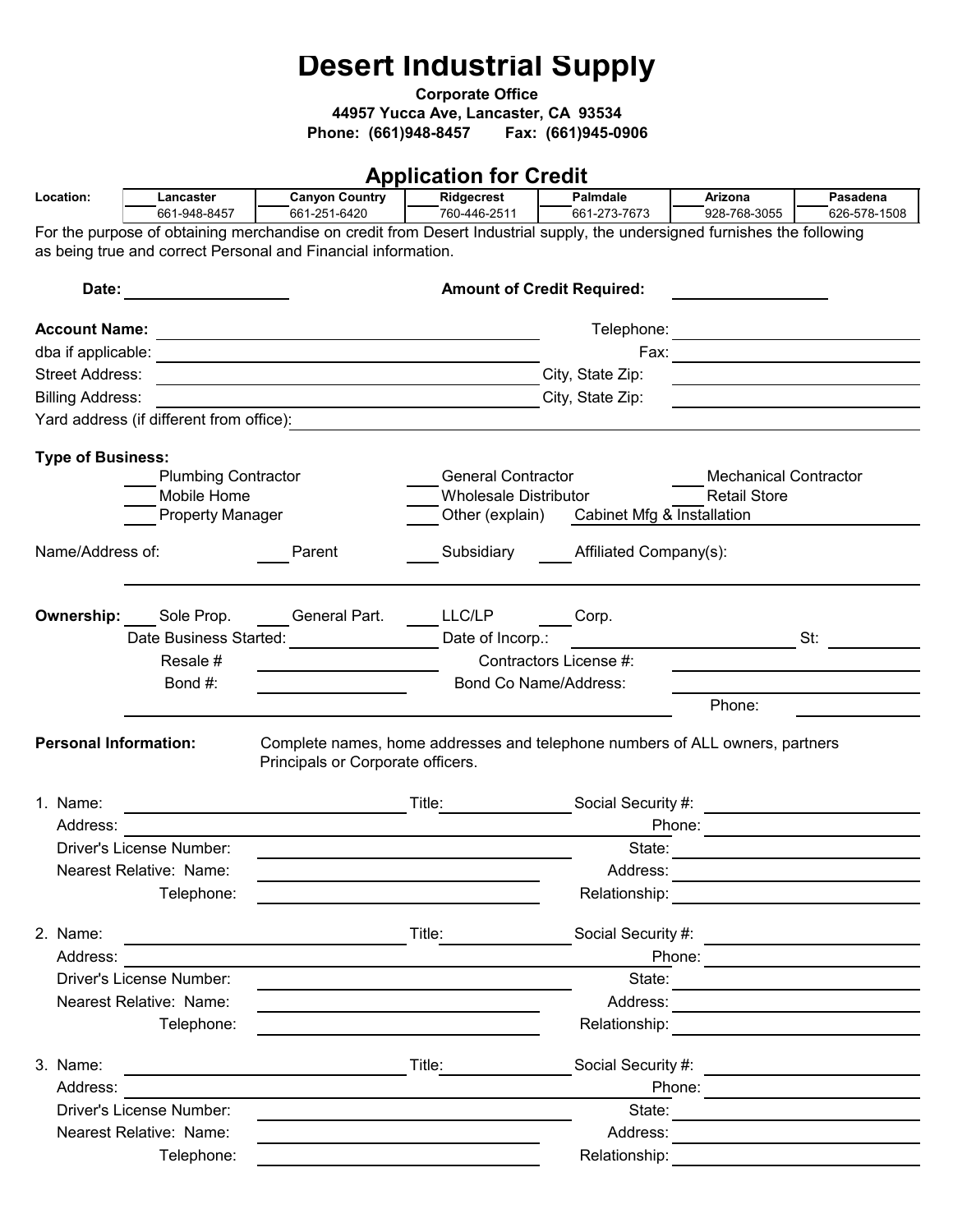**Trade References:** Please give complete address and phone number.

| Phone:<br>1. Name:<br>Contact:<br>Phone:<br>1. Name:<br><u> 1989 - Johann Barn, mars ann an t-Amhain Aonaich an t-Aonaich an t-Aonaich ann an t-Aonaich ann an t-Aonaich</u><br><b>Bank References (Account/Loans):</b><br>If your company or any of its owners have ever filed bankruptcy, please explain:<br>Have you ever applied for or been extended credit by Desert Industrial Supply?<br>If so, under what name:<br>If requested, will you provide:<br>Do you require:<br>YES / NO<br>Purchase Order Number<br><b>Financial Statement</b><br>YES / NO<br>Preliminary Notice Information YES / NO<br>Job Name or Number<br>YES / NO<br>Joint Check Agreement<br>Monthly Statement<br>YES / NO<br>YES / NO<br>Your invoices will be faxed to the number on the front page overnight unless noted here: | 1. Name: |  | Contact: |  |  |  |  |
|--------------------------------------------------------------------------------------------------------------------------------------------------------------------------------------------------------------------------------------------------------------------------------------------------------------------------------------------------------------------------------------------------------------------------------------------------------------------------------------------------------------------------------------------------------------------------------------------------------------------------------------------------------------------------------------------------------------------------------------------------------------------------------------------------------------|----------|--|----------|--|--|--|--|
|                                                                                                                                                                                                                                                                                                                                                                                                                                                                                                                                                                                                                                                                                                                                                                                                              |          |  |          |  |  |  |  |
|                                                                                                                                                                                                                                                                                                                                                                                                                                                                                                                                                                                                                                                                                                                                                                                                              |          |  |          |  |  |  |  |
|                                                                                                                                                                                                                                                                                                                                                                                                                                                                                                                                                                                                                                                                                                                                                                                                              |          |  |          |  |  |  |  |
|                                                                                                                                                                                                                                                                                                                                                                                                                                                                                                                                                                                                                                                                                                                                                                                                              |          |  |          |  |  |  |  |
|                                                                                                                                                                                                                                                                                                                                                                                                                                                                                                                                                                                                                                                                                                                                                                                                              |          |  |          |  |  |  |  |
|                                                                                                                                                                                                                                                                                                                                                                                                                                                                                                                                                                                                                                                                                                                                                                                                              |          |  |          |  |  |  |  |
|                                                                                                                                                                                                                                                                                                                                                                                                                                                                                                                                                                                                                                                                                                                                                                                                              |          |  |          |  |  |  |  |
|                                                                                                                                                                                                                                                                                                                                                                                                                                                                                                                                                                                                                                                                                                                                                                                                              |          |  |          |  |  |  |  |
|                                                                                                                                                                                                                                                                                                                                                                                                                                                                                                                                                                                                                                                                                                                                                                                                              |          |  |          |  |  |  |  |
|                                                                                                                                                                                                                                                                                                                                                                                                                                                                                                                                                                                                                                                                                                                                                                                                              |          |  |          |  |  |  |  |
|                                                                                                                                                                                                                                                                                                                                                                                                                                                                                                                                                                                                                                                                                                                                                                                                              |          |  |          |  |  |  |  |
|                                                                                                                                                                                                                                                                                                                                                                                                                                                                                                                                                                                                                                                                                                                                                                                                              |          |  |          |  |  |  |  |
|                                                                                                                                                                                                                                                                                                                                                                                                                                                                                                                                                                                                                                                                                                                                                                                                              |          |  |          |  |  |  |  |
|                                                                                                                                                                                                                                                                                                                                                                                                                                                                                                                                                                                                                                                                                                                                                                                                              |          |  |          |  |  |  |  |
|                                                                                                                                                                                                                                                                                                                                                                                                                                                                                                                                                                                                                                                                                                                                                                                                              |          |  |          |  |  |  |  |
|                                                                                                                                                                                                                                                                                                                                                                                                                                                                                                                                                                                                                                                                                                                                                                                                              |          |  |          |  |  |  |  |
|                                                                                                                                                                                                                                                                                                                                                                                                                                                                                                                                                                                                                                                                                                                                                                                                              |          |  |          |  |  |  |  |
| Please list individuals authorized to sign on your Account (owners please include yourself):                                                                                                                                                                                                                                                                                                                                                                                                                                                                                                                                                                                                                                                                                                                 |          |  |          |  |  |  |  |
|                                                                                                                                                                                                                                                                                                                                                                                                                                                                                                                                                                                                                                                                                                                                                                                                              |          |  |          |  |  |  |  |
|                                                                                                                                                                                                                                                                                                                                                                                                                                                                                                                                                                                                                                                                                                                                                                                                              |          |  |          |  |  |  |  |

I hereby authorize any of the references listed herein to provide you with any and all information requested by **Desert Industrial Supply.** A copy of this form shall be as effective as the original I have signed. Applicant hereby warrants that the above information is true and correct, furnished for the purpose of obtaining credit. In consideration of credit extended, Applicant agrees to pay all purchases in accordance with the terms of **2% 10th Prox/Net End of Month.**  Credit may be withdrawn at any time whatsoever, without written notification, and without **Desert Industrial Supply**  having to furnish a reason therefore, or be liable for any damages occasioned thereby. Full terms and conditions are contained herein.

Date: Signature: Signature: Signature: Signature: Signature: Signature: Signature: Signature: Signature: Signature: Signature: Signature: Signature: Signature: Signature: Signature: Signature: Signature: Signature: Signatu

## *WARNING*

*Some products we supply may contain lead. By accepting our products you certify that these products will be installed in compliance with California AB-1953.*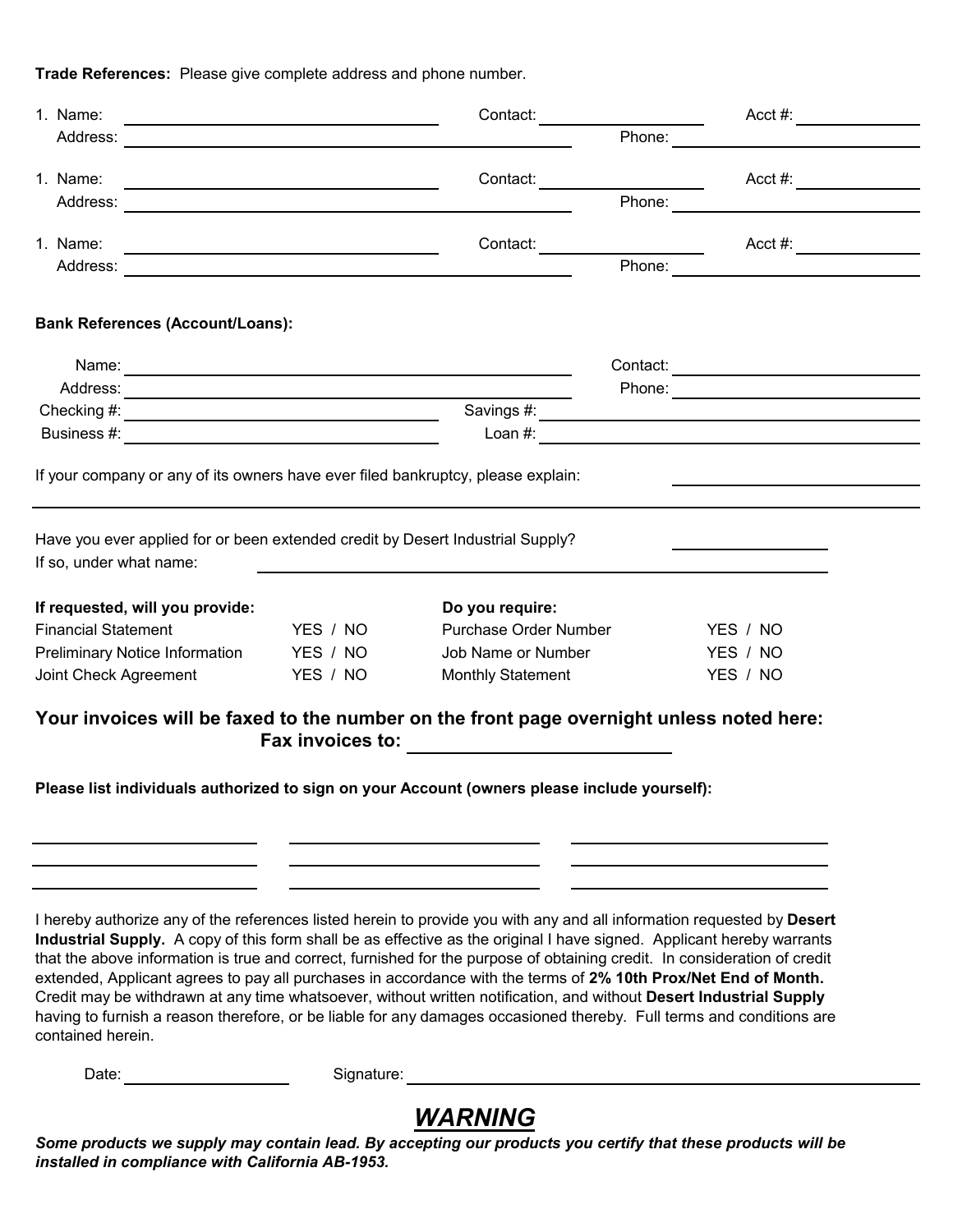### **Credit Terms and Company Policies**

1. **Billing Period**: Our billing period runs from the 1st of the month through the last day of the month. Statements are generated on the 1st business day following the month end for the previous month's activity.

2. **Payment Terms**: Terms of payment are 2% 10th/Net EOM (End of Month). A 2% discount will be allowed from the invoice if it is paid by the 10th of the month following purchase, if paying by cash or check. Statements will be paid in full by EOM after purchase, or it shall be considered past due. It is considered past due if payment is not received by EOM. Statements will be mailed and or faxed to the Applicant at the address provided in the Application for Credit. Please include the statement number along with your payment.

3. **Payment Methods Accepted**: At this time DIS accepts payments in the form of cash, check, or credit card. If paying by credit card, we accept Visa, MasterCard, Discover and American Express. Please note that if you are paying by credit card, the 2% discount for paying before the  $10<sup>th</sup>$  of the month will NOT be allowed.

4. **Statements**: After the close of our billing period, you will be sent a statement listing invoice charges in that billing period, credit applied to your account, if any, and previous payments received, if any. In the last column of your statement, you will see the amount owing for the close of the billing period.

5. **Unearned Discounts**: Unearned discounts will be charged back and are expected to be paid the following month.

#### 6. **Overdue Accounts**:

a. **Temporary COD** - Invoices must be paid in full within 30 days of the date of the statement. If timely payment is not received within 30 days after that date (being over 60 days due), your account can be placed on temporary Cash on Delivery ("COD") basis until full payment is received.

b. **Credit Hold** - If a statement remains unpaid after 60 days, your account may be placed on a temporary "credit hold status" and you will not be able to purchase any products, including on a COD basis.

c. **Permanent COD** – DIS reserves the right to place your account on a permanent COD basis, including for repeated failure to pay statements in full.

d. **Service Charges** - Accounts with balances 60 days and older will be assessed a 1.5% per month (18% per annum) service charge.

e. **Third Party Collections** - Accounts with a balance over 90 days or more past due are subject to being turned over to an outside collection agency or attorney for collection.

7. **Material Inspection**: Upon receipt of product from DIS, Applicant and or Applicant's agents are responsible for reviewing the product delivered and immediately noting discrepancies, if any, on the delivery receipt.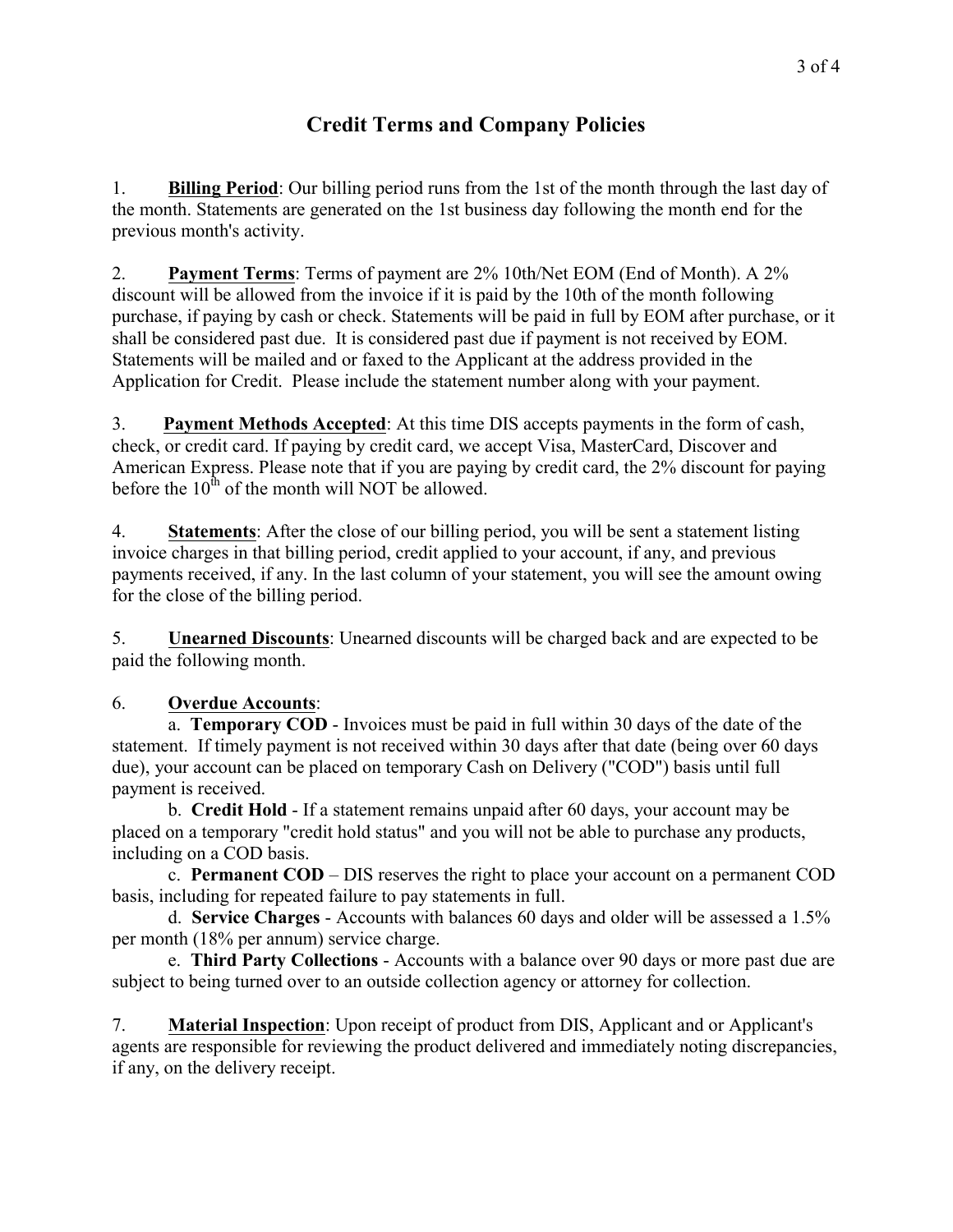#### 8. **Returning Material and Restocking Charges**:

a. All returns must be made within 3 days after the delivery of goods or product. Returns shall be for an account credit only.

b. No goods or product will be accepted for credit without a copy of the original billing invoice and prior authorization from DIS.

c. All special order material will require Manufacturer's authorization to return and is subject to additional re-stocking, handling, freight and additional costs as applicable.

d. Any material returned for credit may be subject to restocking and/or handling charges as follows:

1. **15% of original purchase price**- All regularly inventoried material that is in good and resalable condition.

2. **20% of original purchase price**- All regularly inventoried material that must be either repackaged or inspected, plus any reconditioning charges, to include new cartons.

3. **30% of original purchase price**- Special order material will be subject to a 30% handling charge, plus manufacturer's restocking charge, plus any freight that may be involved (in and out bound).

e. We cannot accept any material for return that has been abused or used in a situation that may possibly cause it to become defective.

Since we realize that our success depends on your satisfaction, we will always strive to give you the very best service. Please do not hesitate to call us whenever we can help you in any way. We look forward to a long and pleasant business association.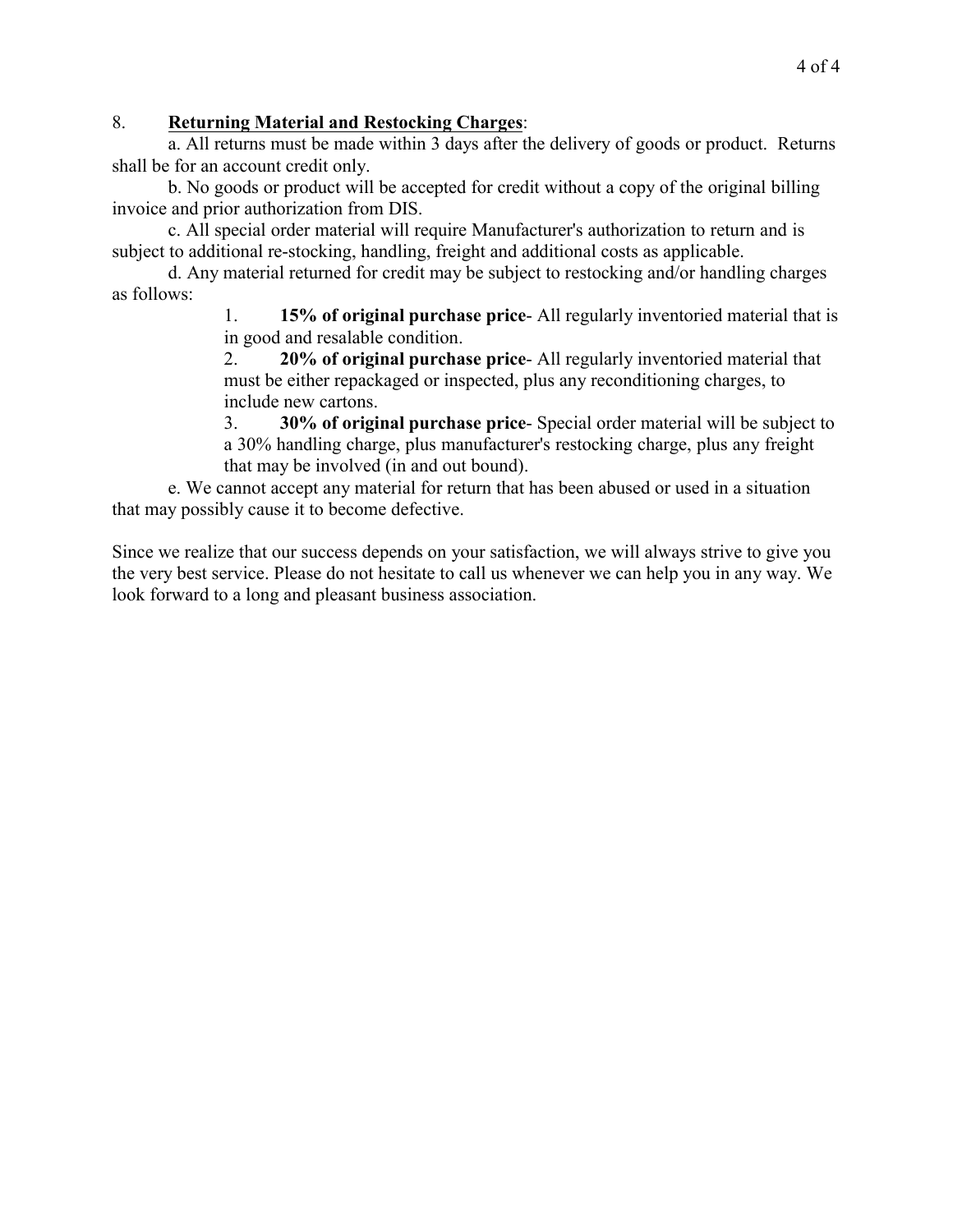#### **Terms and Conditions**

1. Incorporation by Reference: These Terms and Conditions are expressly incorporated into the Application for Credit by this reference as though fully set forth in the body of the Application for Credit. The definitions or titles used in these Terms and Conditions shall be construed and given the same meaning as used in the Application for Credit.

2. Delivery, Delivery Date and Risk of Loss: As used in the Application for Credit, the term "delivery" as it pertains to any equipment, materials or supplies ("Product") ordered shall mean Free On Board ("FOB") Desert Industrial Supply's ("DIS") warehouse and if any ordered Product is to be delivered by DIS to a location other than DIS's warehouse, Applicant shall pay DIS the freight and insurance charges that DIS incurs to deliver the Product to a specified location, in addition to the sales price and applicable taxes related thereto for the Product. Applicant shall accept partial deliveries of the Product and shall pay for that portion of the Product received pursuant to the terms of this Application for Credit. Partial delivery of the Product not in accordance with the specifications set forth in the order shall not affect the remainder of the Product to be delivered.

DIS cannot guaranty a delivery date for the Product. If the performance by DIS of any part of this Application for Credit is prevented, hindered, delayed, or otherwise made impracticable by any reason beyond DIS's control, including but not limited to, unavailability of the Product, war or the effects of war, acts of terrorism, blockade, revolution, insurrection, civil commotion, riot, mobilization, strike, labor trouble, lockout, act of God, plague or other epidemic, fire, flood, obstruction of navigation by ice or other obstruction at any port, acts of public enemy, any labor, material, transportation utility shortage, curtailment, governmental order, decree or regulation, labor trouble in the plant of DIS or the manufacturer or in the plants of its suppliers or other independent contractors, or to any other similar or dissimilar cause or causes (collectively referred to herein as a "Delay Event"), DIS shall be excused from such performance during the continuance of any such Delay Event and for so long as such Delay Event shall continue to prevent, hinder or delay DIS's performance, but if such Delay Event shall continue for longer than sixty (60) days in duration, then after such sixty (60) day period DIS shall, upon its election, be completely excused from providing all or any portion of the Product.

Title and risk of loss or damage to the Product, shall pass to Applicant upon delivery. Notwithstanding the foregoing, DIS shall not be liable for any loss or damage of the Product while in transit. Further, DIS may select alternate carriers, which in DIS's view are suitable.

3. Sales Price, Payment and Default: The payment due day for any Product ordered shall be as follows ("Payment Due Date"): (i) if credit terms have been extended to Applicant, Applicant shall pay the quoted sales price and applicable taxes for the Product ordered within billing period payment terms, and where the Product is to be delivered to a specified location (other than DIS's warehouse), Applicant shall also pay the freight and insurance charges that DIS may incur within the same time period; (ii) if credit terms have not been extended to Applicant, and provided no part of the Product is a special order item, Applicant shall pay the quoted sales price and applicable taxes upon the delivery of any part of the Product, and where the Product is to be delivered to a specific location (other than DIS's warehouse), Applicant shall also pay at the time of delivery the freight and insurance charges that DIS may incur; and (iii) if credit terms have not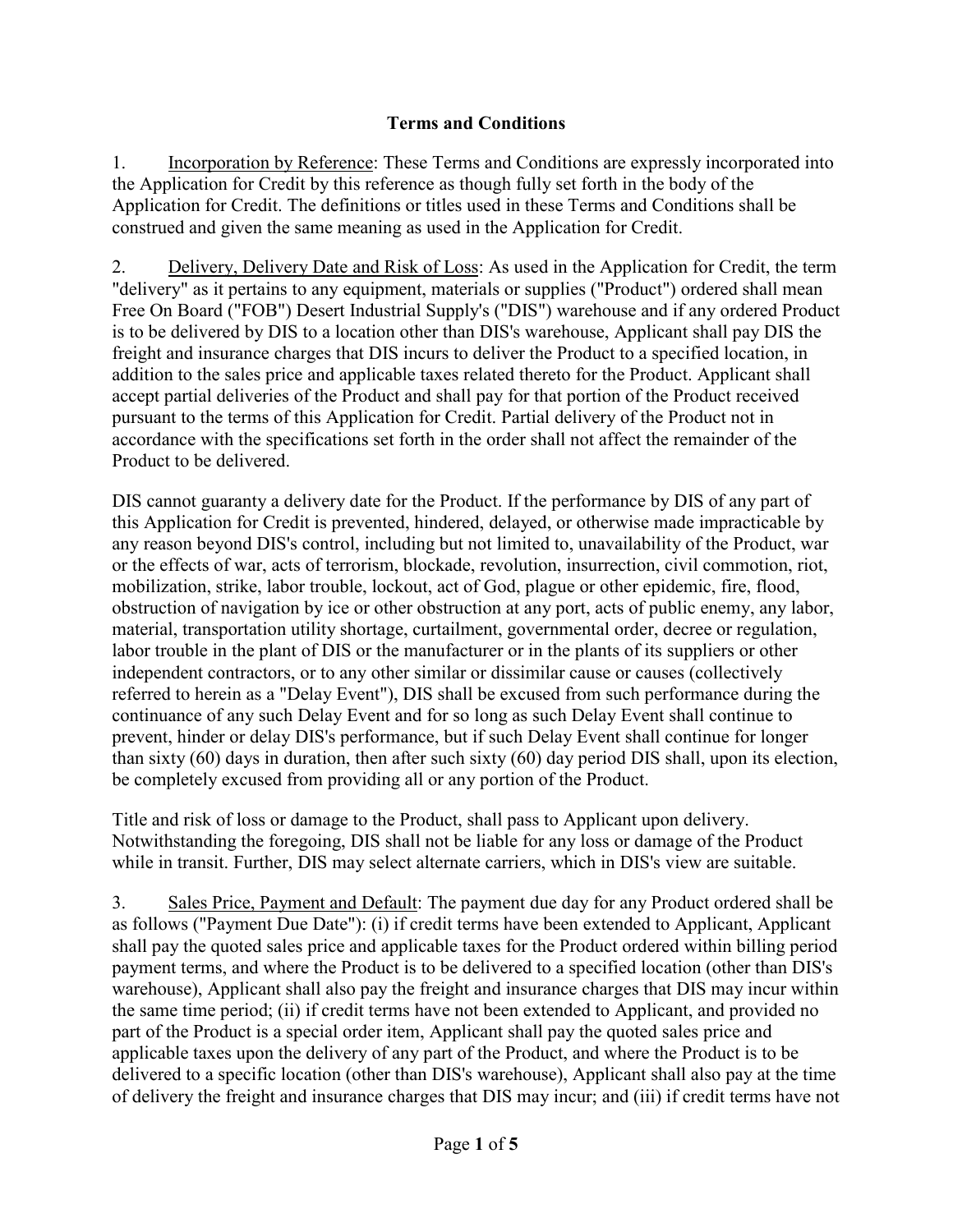been extended to Applicant and the Product is a special order item, Applicant shall pay the quoted sales price and applicable sales taxes at the time the order is accepted by DIS, and where the Product is to be delivered to a specified location (other than DIS's warehouse), Applicant shall also pay at the time the order is accepted by DIS, the freight and insurance charges that DIS may incur.

If Applicant fails to pay DIS by the Payment Due Date, or if DIS has doubts as to Applicant's ability or intent to pay for the Product by the Payment Due Date, or if Applicant commits any other act or omission whereby DIS is damaged in any way, Applicant shall have defaulted under the terms of this Application for Credit. In the event of default by Applicant, DIS may, at its option and in its absolute discretion: (i) charge a one and one-half percent (1 1/2%) per month or eighteen percent (18%) per annum interest on the unpaid amount; (ii) immediately suspend, delay or otherwise stop delivery of the Product, and DIS shall not be liable for any delays and/or damages that Applicant or any third party may suffer as a result of the suspension or stopping of delivery; (iii) apply any payment received to the oldest balances carried on DIS's books or to satisfy late charges, accrued interest or any collection costs; (iv) where not all Product has been delivered, terminate the sale and declare the sales price of any Product delivered, including any freight, insurance and taxes related thereto, as well as any late charges, accrued interest and any collection costs immediately due and payable; (v) retain any of the Applicant's assets in DIS's possession to secure the indebtedness; and/or (vi) pursue any other right or remedy available to DIS under this Application for Credit or applicable law. All rights and remedies of DIS shall be cumulative and may be exercised successively or concurrently and without impairing DIS's rights or remedies under this Application for Credit. DIS does not waive or subordinate any of its contractual, common law or statutory rights.

Applicant agrees that in the event of Applicant's default and regardless of whether or not a legal action is actually filed, DIS shall be paid and reimbursed upon demand all costs and damages incurred, which shall include, but are not limited to: (i) fees and/or costs DIS incurs to collect from Applicant amounts that may be owed to DIS, including any collection agency fees or commissions; and (ii) any other costs or damages that DIS may incur.

In the event a legal action or proceeding is initiated to enforce the payment provisions of this Application for Credit (collectively "Dispute"), the Dispute shall be construed in accordance with the applicable laws of the State of California.

If any action or proceeding for the enforcement of the terms of this Application for Credit is brought with respect to or because of a Dispute, including because of breach, default, or misrepresentation in connection with this Application for Credit, the prevailing party shall be entitled to recover reasonable attorney's fees and costs, in addition to any other relief to which it may be entitled.

4. Security Interest: Applicant hereby authorizes DIS at any time, and from time to time, record notices of lien and to file any initial financing statements, amendments thereto, and continuation statements, with or without the signature of Applicant as authorized by applicable law with respect to collateral in any initial finance statements or amendments as "all assets" or "all personal property" of Applicant.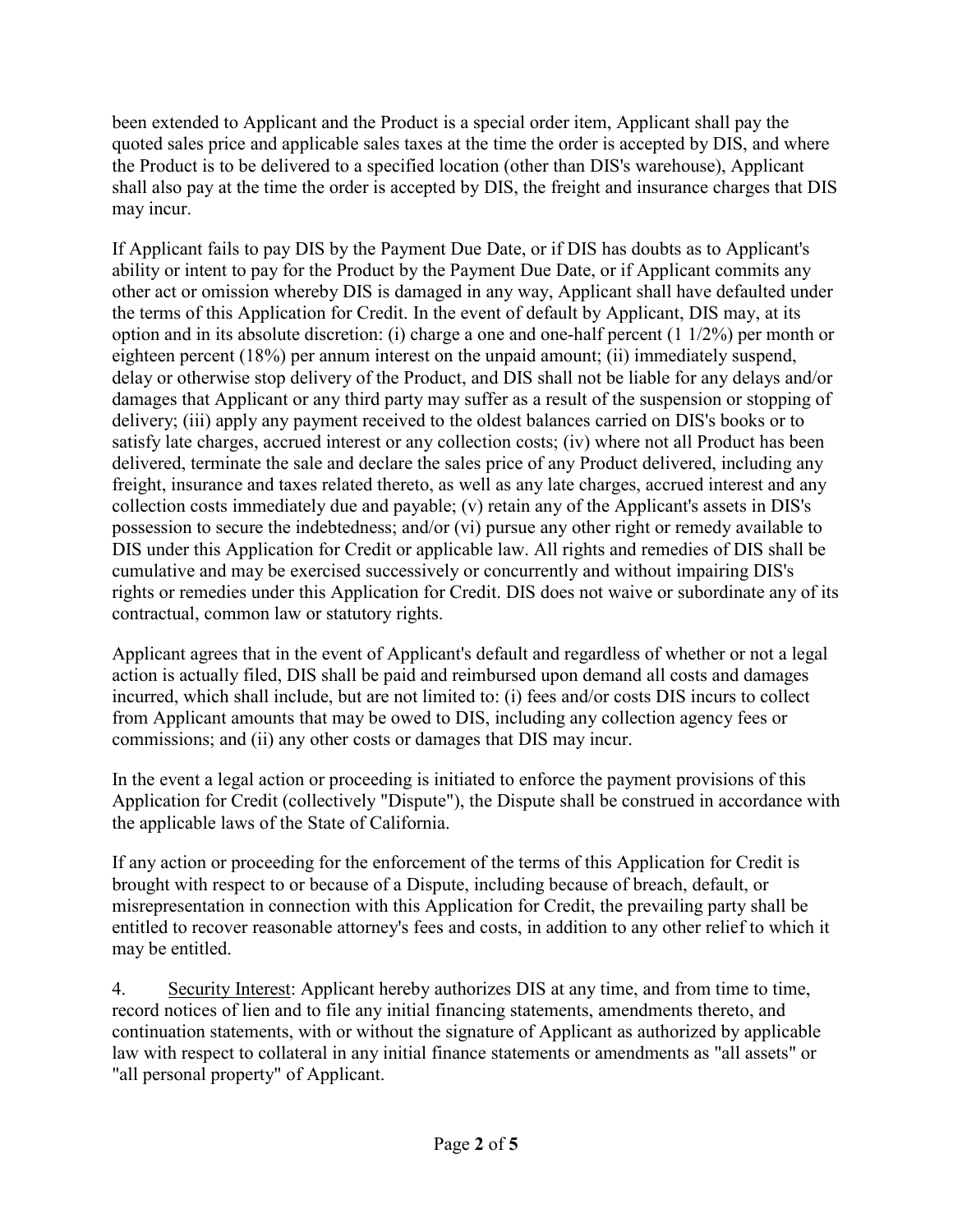5. Withdrawal of Credit and Cancellation of Product Orders: DIS may withdraw the extension of credit or decline to sell Product to Applicant at any time and for any reason. In the event DIS withdraws credit or declines to sell Product to Applicant, DIS shall not be liable for any damages that Applicant or any other person, firm, or entity may sustain or incur as a result of such withdrawal. If, after this Application for Credit is issued and after Product is ordered, Applicant cancels all or part of the Product ordered: (i) Applicant shall be liable for the cancellation charges as stated above under returns or (ii) if, all or part of the Product ordered is/are a special order item(s), then the order and this Application for Credit may not be cancelled and Applicant shall pay the quoted sales price and applicable taxes for the Product, and where the Product is to be delivered to a specific location (other than DIS's warehouse), Applicant shall also pay the freight and insurance charges that DIS may incur.

6. Warranty and Limitation on Liability: Upon delivery of the Product, Applicant shall immediately inspect the Product to determine whether all or part of the Product is, in any way, defective or non-conforming. If the Applicant determines that the Product is defective or nonconforming, Applicant shall immediately reject delivery of the Product. If the Applicant does not immediately reject the delivery of the Product, Applicant shall be deemed to have accepted the Product in the condition received and the Product shall be deemed to be conforming and not defective.

THE PRODUCT IS SOLD "AS IS" WITH ALL RISK OF QUALITY AND PERFORMANCE OF THE PRODUCT ON THE APPLICANT. THE WARRANTY TO BE GIVEN WITH RESPECT THE PRODUCT SHALL BE THE ORIGINAL MANUFACTURER'S WARRANTY ("MANUFACTURER'S WARRANTY"), AND NO OTHER WARRANTY, EXPRESS OR IMPLIED IS GIVEN. THE ORIGINAL MANUFACTURER'S WARRANTY IS APPLICANT'S SOLE AND EXCLUSIVE REMEDY AGAINST DESERT INDUSTRIAL SUPPLY, THE ORIGINAL MANUFACTURER, AND ANY DEALER OR DISTRIBUTOR OF THE PRODUCT, AND TO THE MAXIMUM EXTENT PERMITTED BY LAW, DESERT INDUSTRIAL SUPPLY HEREBY DISCLAIMS AND APPLICANT HEREBY WAIVES ALL OTHER WARRANTIES, OBLIGATIONS AND LIABILITIES OF DESERT INDUSTRIAL SUPPLY, THE ORIGINAL MANUFACTURER, AND ANY DEALER OR DISTRIBUTOR OF THE PRODUCT, AND ALL RIGHTS, CLAIMS AND REMEDIES OF APPLICANT AGAINST DESERT INDUSTRIAL SUPPLY, THE ORIGINAL MANUFACTURER, AND ANY DEALER OR DISTRIBUTOR OF THE PRODUCT, EXPRESS OR IMPLIED, ARISING BY OPERATION OF LAW OTHERWISE, WITH RESPECT TO ANY NON-CONFORMANCE OR DEFECT IN OR LATE DELIVERY OF THE PRODUCT, INCLUDING, BUT NOT LIMITED TO: (I) ANY IMPLIED WARRANTIES OF MERCHANTABILITY OR FITNESS FOR A PARTICULAR PURPOSE; (II) ANY IMPLIED WARRANTIES ARISING FROM COURSE OF PERFORMANCE, COURSE OF DEALING OR USAGE OF TRADE; (III) ANY OBLIGATIONS, LIABILITIES, RIGHTS, CLAIMS OR REMEDIES IN TORT, WHETHER OR NOT ARISING FROM THE NEGLIGENCE OF DESERT INDUSTRIAL SUPPLY, THE ORIGINAL MANUFACTURER, OR ANY DEALER OR DISTRIBUTOR OF THE PRODUCT, ACTUAL OR IMPUTED; (IV) ANY OBLIGATIONS, LIABILITIES, RIGHTS, CLAIMS OR REMEDIES FOR ANY OTHER SPECIAL, DIRECT, INDIRECT, INCIDENTAL OR CONSEQUENTIAL DAMAGES TO PERSONS OR PROPERTY BASED ON BREACH OF WARRANTY, BREACH OF CONTRACT, NEGLIGENCE, STRICT LIABILITY, OR ANY OTHER LEGAL THEORY.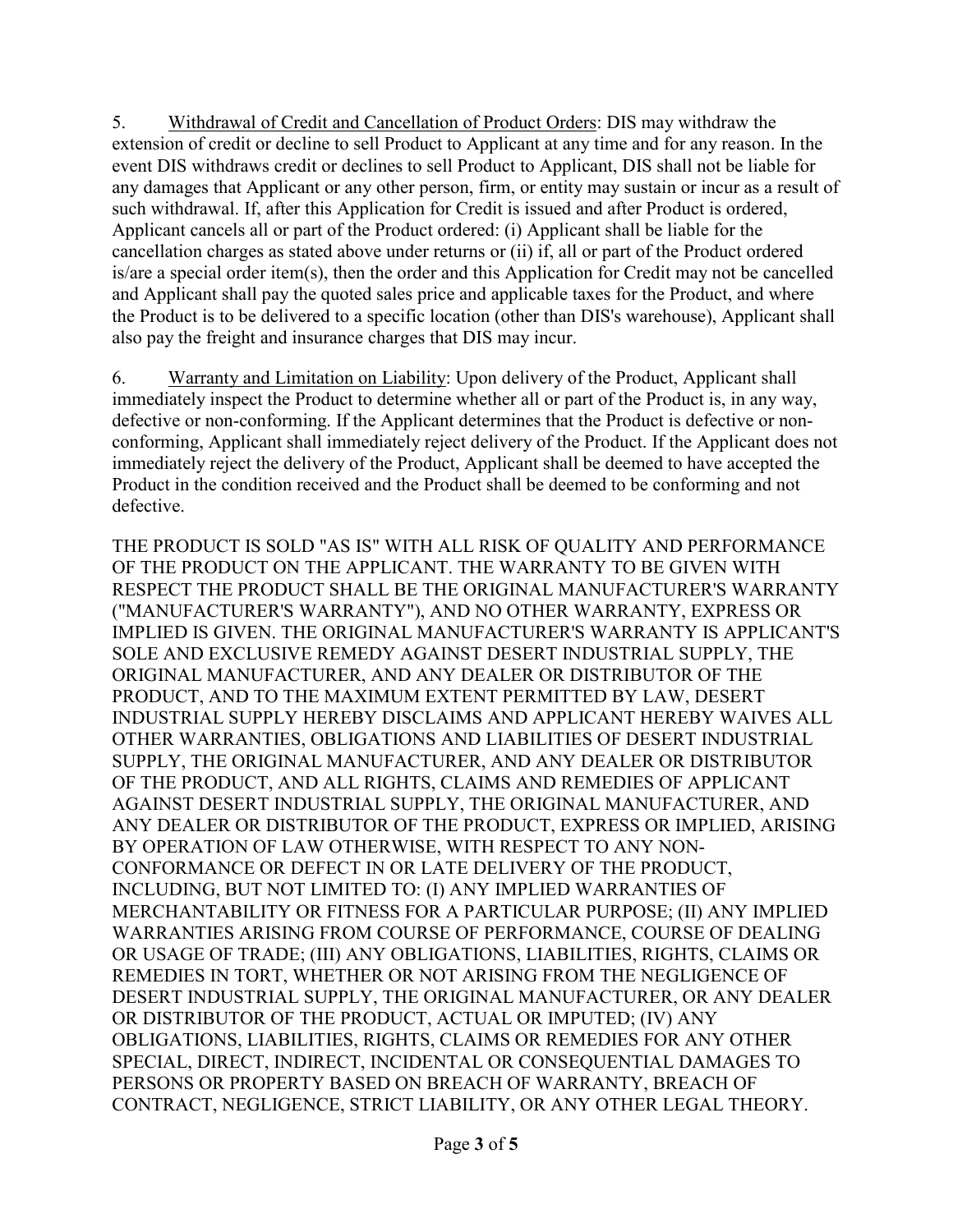If during the manufacturer's warranty period, Applicant believes all or a portion of the Product is defective, Applicant must give DIS written notice ("DIS Warranty Notice") of any such defect within seven (7) days of the first date Applicant becomes aware of the defect and by no later than the expiration of the manufacturer's warranty period. Provided Applicant timely serves DIS with a warranty notice and pays for the return of the allegedly defective Product to DIS's business warehouse (identified on page 1 of the Application for Credit), DIS will, within a reasonable time after receipt of Applicant's warranty notice and the returned product, forward the Product to the original manufacturer to determine whether the Product is defective. If the Product is found to be defective, the Product shall be warranted in accordance with the manufacturer's warranty. If the manufacturer determines the Product is not defective, Applicant agrees to pay DIS the cost to ship the product to the original manufacturer, as well as the original manufacturer's reasonable and customary labor rates to inspect and verify the Applicant's warranty notice.

The manufacturer's warranty does not warrant the following: (i) the operation, malfunction, or failure of any system into which the Product has been installed, incorporated, linked or tied; (ii) defects caused by Applicant's or any other person, firm or entity's failure to properly install the Product; (iii) failure or defects caused by acts of God (including but not limited to, fire, strike, riot, terrorism, and war); (iv) failure or defects caused by Applicant's or any other person, firm or entity's negligence in handling, operating, installing, servicing or maintaining the Product; (v) damage caused to the Product as a result of Applicant's or any other person, firm or entity's use of the Product for purposes other than those for which the Product was designed; and (vi) any other abuse or misuse by the Applicant or other person, firm or entity. No representation is made that the Product or its use or sale does not infringe any patents, trademarks or trade names to other intellectual property rights of third parties. Applicant agrees to release DIS and the original manufacturer, distributors and dealers of the Product from any and all such claims for such infringement.

7. General Provisions: Except as otherwise provided herein, this Application for Credit may not be amended, modified, supplemented, cancelled or discharged, except by written instrument executed by the Parties hereto. Applicant shall not assign the Application for Credit or any of the Applicant's rights or obligations hereunder without the prior written consent of DIS, which consent may be withheld for any reason. If any term, provision or condition of the Application for Credit, including these Terms and Conditions, is held to be invalid, void, or unenforceable by a court or forum of competent jurisdiction, the remaining provisions shall continue in full force and effect. All obligations arising prior to the termination of the Application for Credit and all provisions of the Application for Credit allocating the responsibility or liability of the Applicant shall survive termination of this Application for Credit. No waiver of any breach of any provision of this Application for Credit shall be held to be a waiver of any other provision or subsequent breach of the same provision, and the other provision or subsequent breach of the same provision, and the failure of DIS to enforce at any time any provision hereof shall not be deemed to be a waiver of any right of DIS to subsequently enforce such provision or any other provision hereof.

Nothing contained in the Application for Credit shall create a contractual relationship with a third party, or a cause of action in favor of a third party against DIS, nor shall it be construed to create a dealership, distributorship or franchise relationship with the Applicant. The Application for Credit simply sets forth the terms and conditions under which credit will be extended and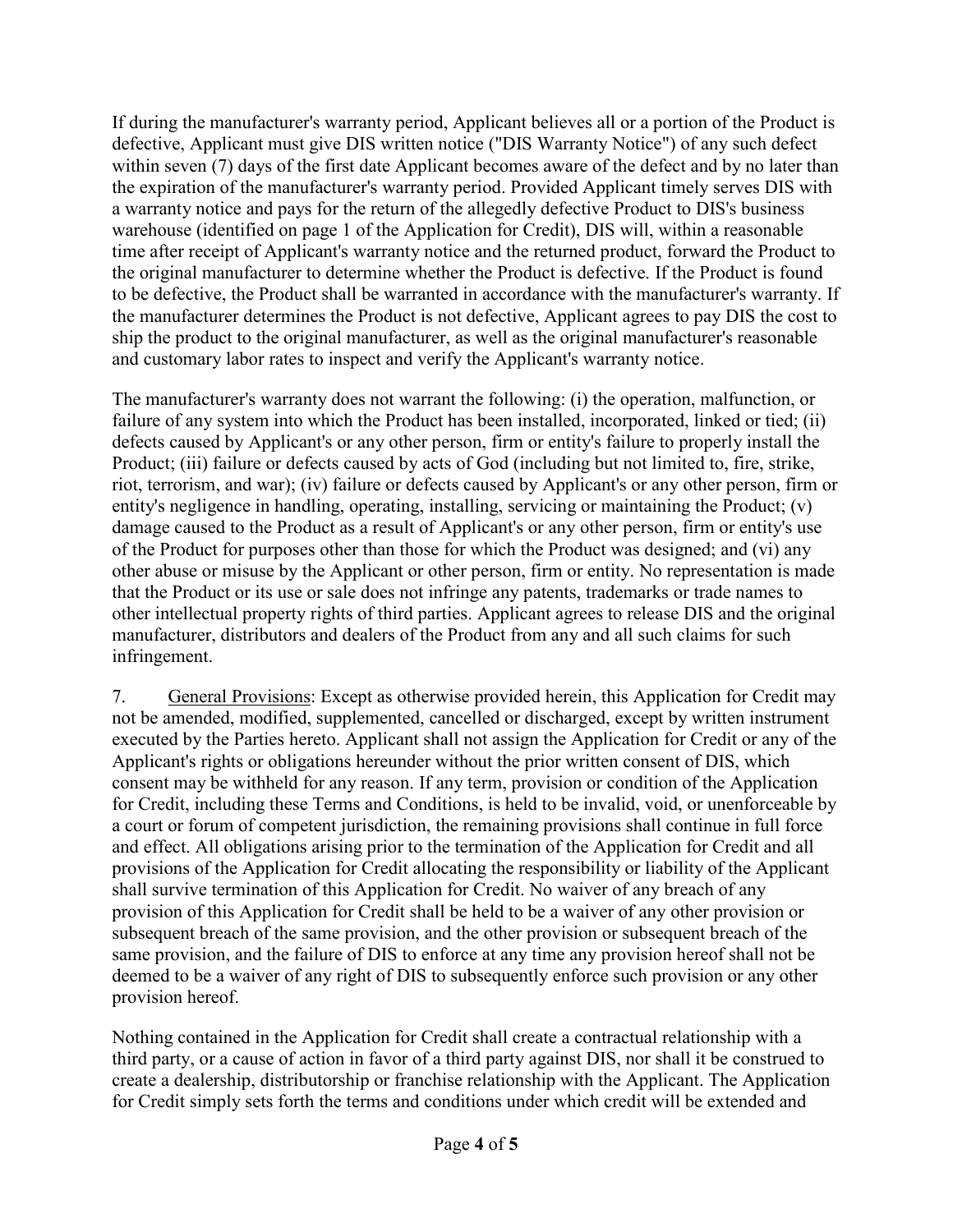Product will be sold to Applicant. The individuals executing this Application for Credit warrant that they have read and understand its provisions, and that they are authorized to bind the parties for whom they sign. This Application for Credit represents the entire understanding of the parties with respect to its subject matter and supersedes all prior proposals and understandings between them with respect to its subject matter. Any representations, promises, warranties or statements by DIS's agents that differ from these Terms and Conditions shall be given no force or effect.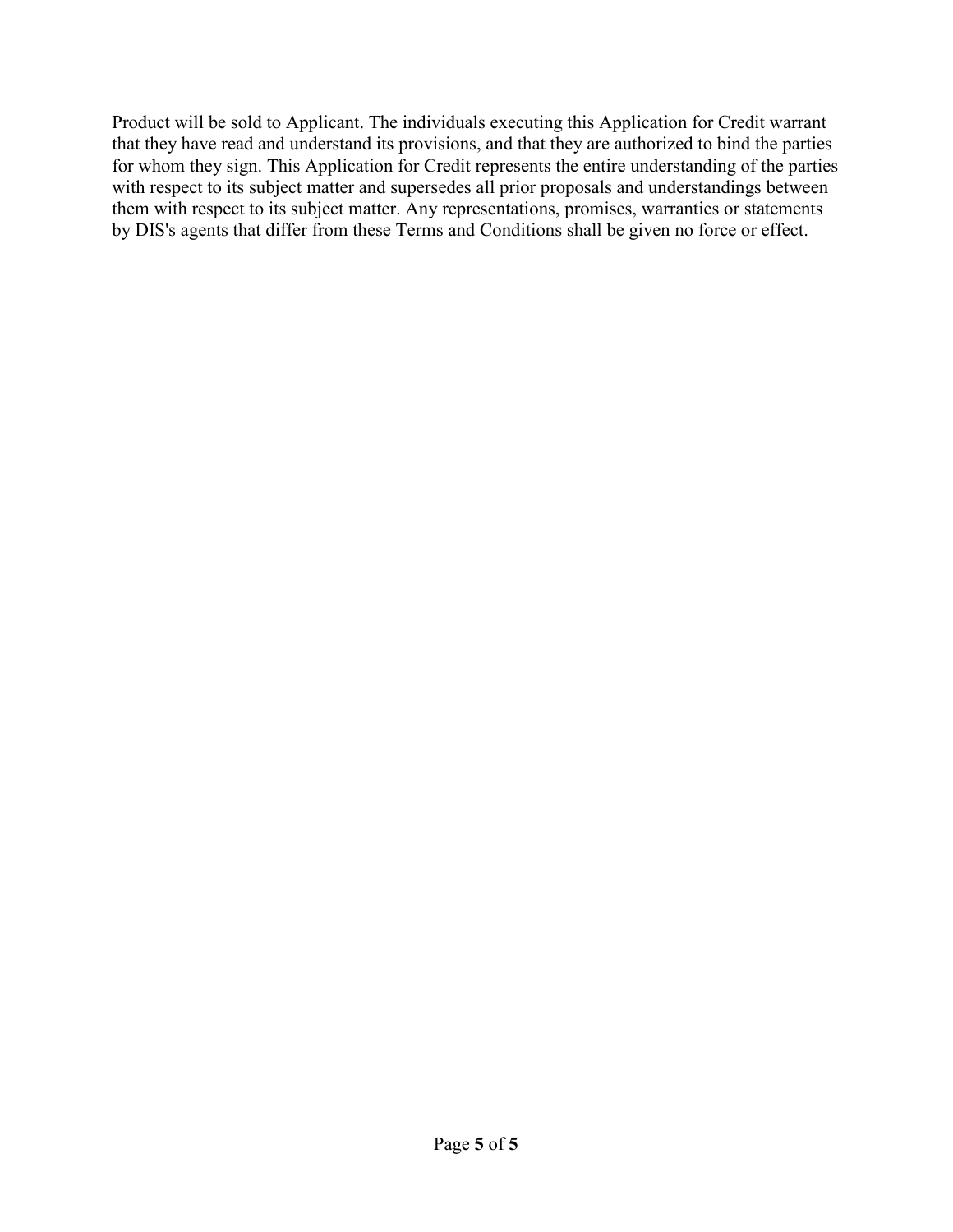#### **GUARANTY**

| This Guaranty (" <b>Guaranty</b> ") is made as of | (the "Effective Date")                                       |
|---------------------------------------------------|--------------------------------------------------------------|
| bv                                                | ("Guarantor"), in favor of Desert Industrial Supply ("DIS"). |

Guarantor desires to have DIS grant credit terms to \_\_\_\_\_\_\_\_\_\_\_\_\_\_\_\_\_\_\_\_\_\_\_ ("Applicant') as described in the attached Application for Credit. DIS has advised Guarantor that no credit will be allowed to Applicant without Guarantor personally guaranteeing, by this Guaranty, all sums owed to DIS by Applicant.

In consideration of the granting of credit to Applicant by DIS, and in accordance with the terms of the attached Application for Credit, Guarantor agrees to unconditionally guarantee all of the obligations of Applicant under the Application for Credit.

1. **Guaranty**. Guarantor hereby irrevocably guarantees to DIS and its successors and assigns the full, prompt and faithful performance by Applicant of all its obligations under the Application for Credit, including but not limited to the prompt payment of any and all past, present and future charges and payments due to DIS by Applicant for goods sold to Applicant by DIS, including sums due prior to execution of this Guaranty but unpaid at this time, and sums for all merchandise back ordered or to be shipped from the factory as of date of termination of this Guaranty.

Guarantor hereby further agrees to defend, indemnify and hold harmless DIS and its directors, officers, employees, shareholders, successors and assigns, from and against all losses, costs, damages, liabilities, claims, actions, judgments, court costs and legal and other expenses (including, without limitation, attorneys' fees and costs) (collectively, "**Costs**") which it may incur (directly or indirectly) as a consequence of any violation by Applicant of any of its obligations under the Application for Credit or any other obligation of Applicant with respect to its purchase of merchandise or product from DIS, including without limitation any expenses incurred by DIS in having to engage a third party to enforce this Guaranty. (All obligations of Guarantor described in this Section 1 are collectively referred to herein as the "**Guaranteed Obligations**.")

2. **Remedies**. If Guarantor fails to promptly perform its obligations under this Guaranty, DIS may from time to time, and without first requiring performance by Applicant or exhausting any other remedy available to DIS, bring any action at law or in equity or both to compel Guarantor to perform its obligations hereunder, and to collect in any such action compensation for all Costs sustained or incurred by DIS as a direct or indirect consequence of the failure of Guarantor to perform its obligations hereunder, together with interest thereon at the maximum legal rate under the laws of the State of California.

3. **Rights of Applicant**. Guarantor hereby authorizes DIS and/or Applicant, without giving notice to Guarantor or obtaining Guarantor's consent and without affecting the liability of Guarantor, from time to time to: (a) renew or extend all or any portion of Applicant's obligations under the Application for Credit; (b) make changes in the dates specified in the Application for Credit, or to enter into and thereafter modify any other agreements with Applicant with respect to its purchase of merchandise or product from DIS; (c) otherwise modify the terms of the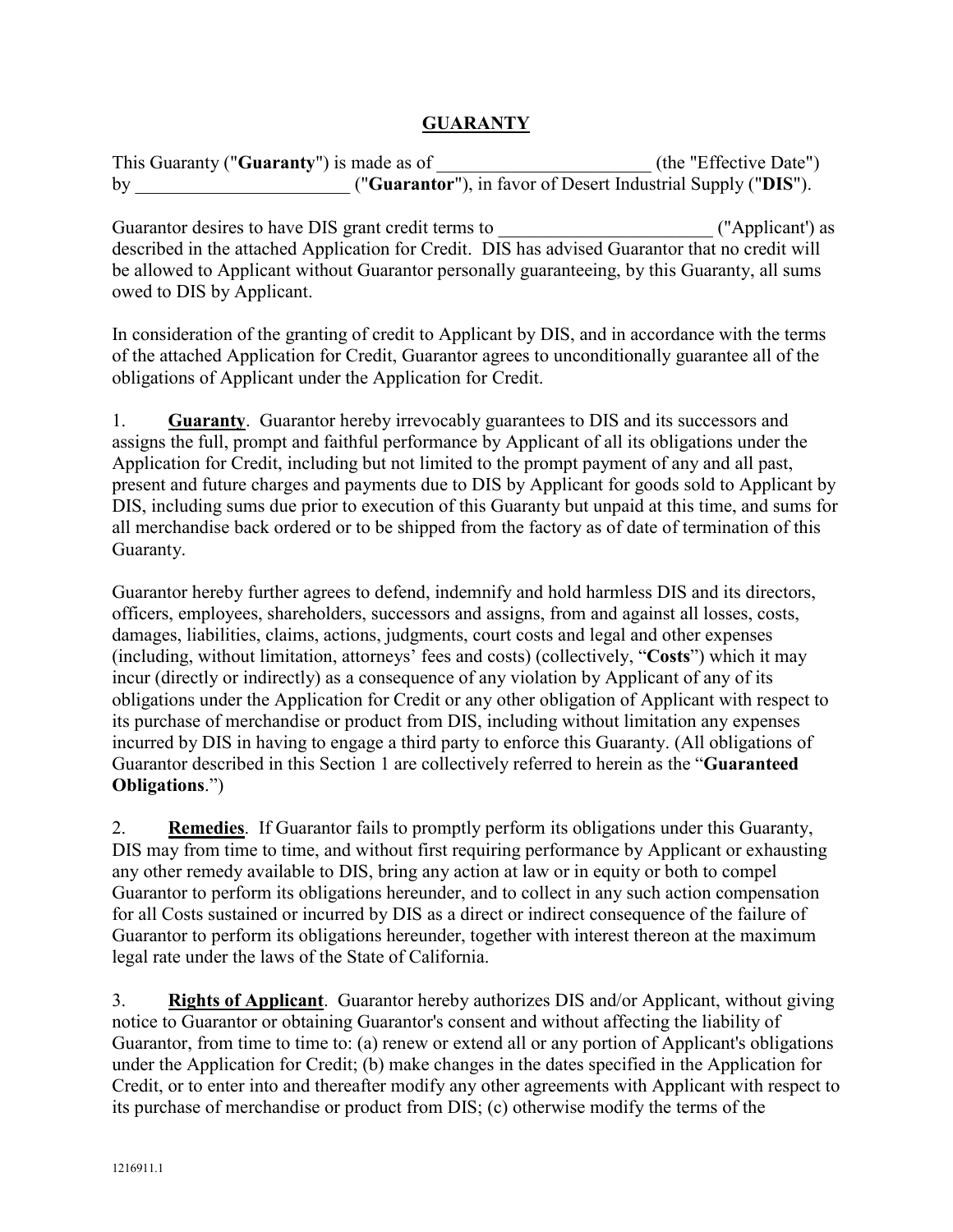Application for Credit; (d) assign this Guaranty in whole or in part to any third party for enforcement; and (e) assign, transfer or negotiate all or any part of the Guaranteed Obligations.

4. **Guarantor's Waivers**. Guarantor explicitly waives: (a) any defense based upon any legal disability or other defense of Applicant, any other guarantor or other person, or by reason of the cessation or limitation of the liability of Applicant from any cause other than full performance of all obligations of Applicant under the Application for Credit or under any other documents or agreements to which Applicant is a party with respect the purchase of merchandise or product from DIS; (b) any defense based upon any lack of authority of the officers, directors, managers or agents acting or purporting to act on behalf of Applicant or any defect in the formation of Applicant; (c) any defense based upon any party's failure to disclose to Guarantor any information concerning Applicant's financial condition or any other circumstances bearing on Applicant's ability to perform its obligations under the Application for Credit; (d) any defense based upon any statute or rule of law which provides that the obligation of a guarantor must be neither larger in amount nor in any other respects more burdensome than that of a principal; (e) any defense based upon the election of DIS (or any assignee's thereof) in any proceeding instituted under the Federal Bankruptcy Code or any successor statute; (f) any defense based upon any provision of the Federal Bankruptcy Code; (g) any right of subrogation, any right to enforce any remedy which Guarantor may have against Applicant; (h) presentment, demand, protest and notice of any kind; (i) the benefit of any statute of limitations affecting the liability of Guarantor hereunder or the enforcement hereof; and (j) without limiting the generality of the foregoing or any other provision hereof, any rights and benefits which might otherwise be available to Guarantor, to the extent applicable, under California law, including without limitation under California Civil Code Sections 2787 to 2855, inclusive and 3433.

These rights and defenses being waived by Guarantor include, but are not limited to, any other rights and defenses waivable under the statutory and common law of the State of California. Without limiting the generality of the foregoing or any other provision hereof, Guarantor further expressly waives to the extent permitted by law any and all rights and defenses, including without limitation any rights of subrogation, reimbursement, indemnification and contribution, which might otherwise be available to Guarantor under any of such statutes or common law.

5. **Guarantor's Warranties**. Guarantor warrants and acknowledges that: (a) DIS would not enter into the Application for Credit with Applicant but for this Guaranty; (b) there are no conditions precedent to the effectiveness of this Guaranty; (c) Guarantor has established adequate means of obtaining from sources other than DIS, on a continuing basis, financial and other information pertaining to Applicant's financial condition, and the status of Applicant's performance of its obligations under the Application for Credit, and Guarantor agrees to keep adequately informed from such means of any facts, events or circumstances which might in any way affect Guarantor's risks hereunder and neither Applicant nor DIS has made any representation to Guarantor as to any such matters; and (d) Guarantor has not and will not, without the prior written consent of Applicant, sell, lease, assign, encumber, hypothecate, transfer or otherwise dispose of all or substantially all of Guarantor's assets, or any interest therein, other than in the ordinary course of Guarantor's business, prior to the completion of all of Applicant's obligations to DIS under the Application for Credit and Guarantor's obligations hereunder.